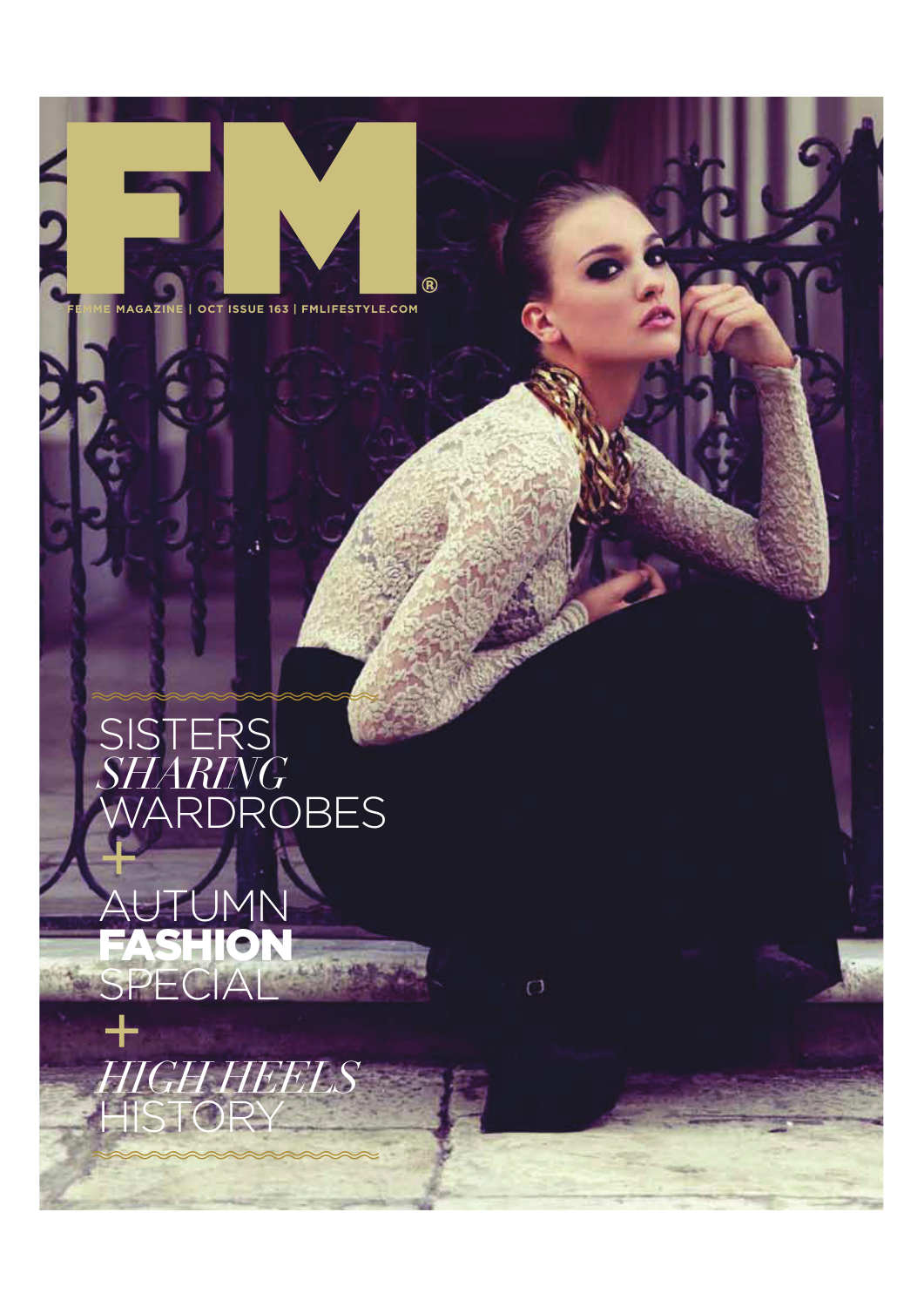## **FM** Fashion



# My body, my fashion

**Romina Farrugia** meets designer Ana Mikic D'Apuzzo, who has transformed scans of her body into a new fashion collection.



Ana Mikic D'Apuzzo is a high<br>
talented visual artist living na Mikic D'Apuzzo is a highly in the Italian part of Switzerland. She researches architecture, art and fashion design.

When we meet in her gallery in Ascona, she explains how these three passions have finally come together in her latest project, the Ana D'Apuzzo Collezioni.

#### **RF: If we had to talk numbers, in what percentages would you consider yourself to be an architect, painter and fashion designer?**

**AP:** I cannot quantify or separate myself in percentages because I am all of them together. I find that you learn techniques and that you then apply your knowledge and mix and merge between the different fields to make something creative.

Like many girls, when I was at school I dreamed of becoming a fashion designer and I started designing clothes at a very early age – however, I started painting even before that. In fact I started painting at the age of two and this passion seemed to appear out of nowhere because no one in my family paints. Then, while I studied architecture, I put fashion on the side. Now I am rediscovering it.

Nevertheless, the clothes you see hanging in my shop today would not have been possible without my knowledge of architecture and as for art, it is a passion that will never die.

All the things I love doing fall under the category of applied arts and all have to do with the body and the space around that body.

#### **RF: What was your first thought when you woke up this morning?**



**AP:** This morning I looked outside my window, saw the lake and thought how beautiful life is. When I wake up I usually start thinking about my projects for that day. I have my own gallery so I am pretty free to organise my schedule. I usually have a small breakfast and start painting. I paint a little every day. After that I go to my gallery.

#### **RF: What inspires you?**

**AP:** I cannot say people and nature alone because they are part of life and my subjects would have to be moving not like still lifes. I can say that I am inspired by movement, light, shadow and life in general.

#### **RF: Do you have a favourite colour?**

**AP:** My favourite colour is white, both on its own, as light, and as a combination of all the colours because in truth I love all colours.

#### **RF: Do you listen to music while you work on your creations?**

**AP:** I listen to waves when I am painting on the lake or to my family talking to me on Skype. When I'm not thinking too much then the final result is less conscious and closer to dreaming.

#### **RF: In which countries have you lived?**

**AP:** I have lived in Portugal, Poland, Japan, UK, in my home country, ex-Yugoslavia and then in Switzerland. Here, I first lived in Zurich and then we moved to Ticino because it is warmer and sunnier.

#### **RF: Which city do you consider to be your favourite fashion capital?**

**AP:** I know that it is not usually considered to be a fashion capital but I must say that I find Tokyo fascinating and revolutionary and that its spirit is connected to architecture. Design is clean and the people are very sensitive.

#### **RF: I know that this is not your first attempt at fashion design. Tell me about your earlier experiences.**

**AP:** I started designing clothes when I was in school. I used to hang my designs on the classroom walls and they were such a success that the little girls in my class were actually taking them off the wall and home with them.  $\odot$